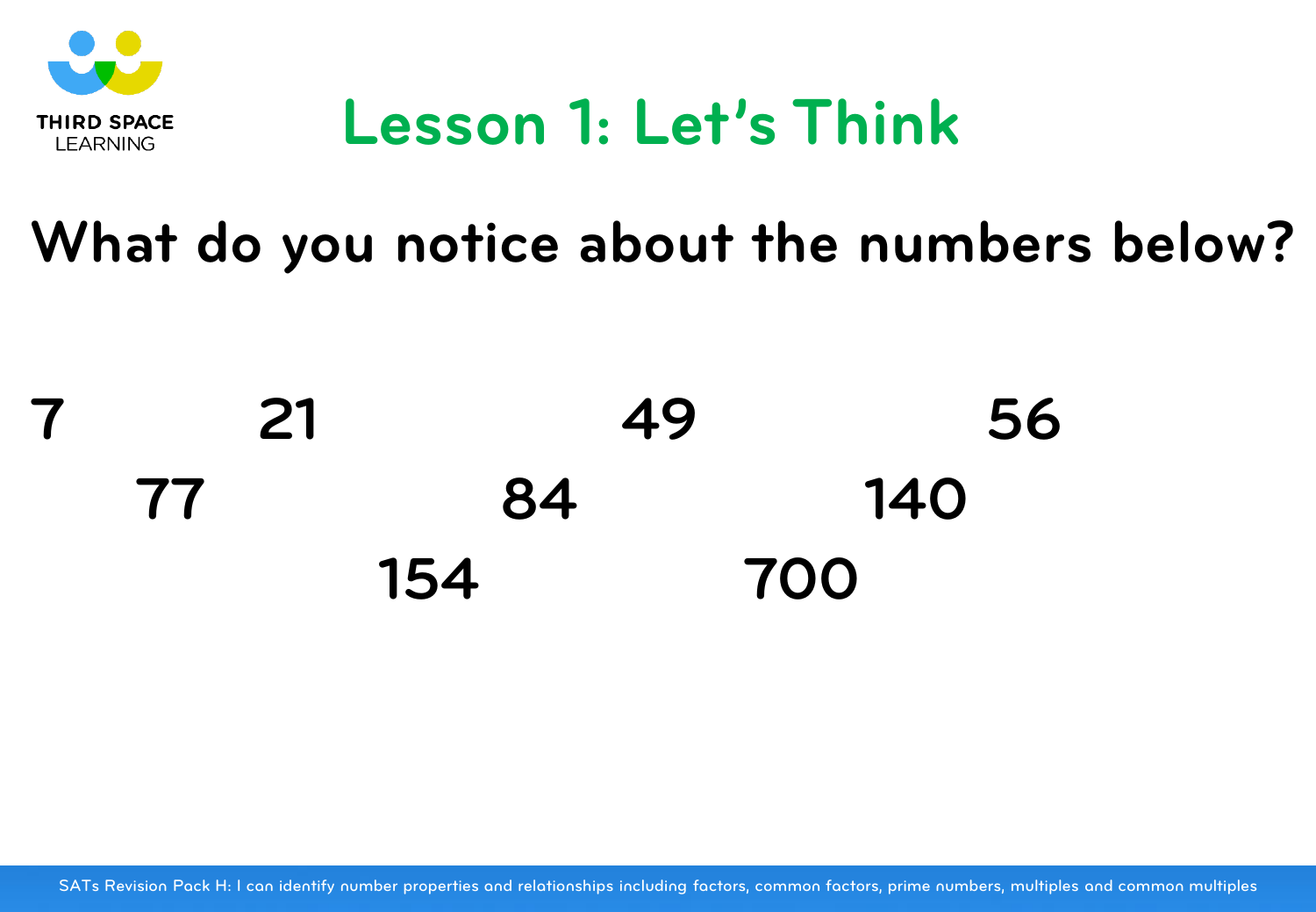

# **Lesson 1: Let's Apply**

## **Can you find the first 7 common multiples of 4 and 6?**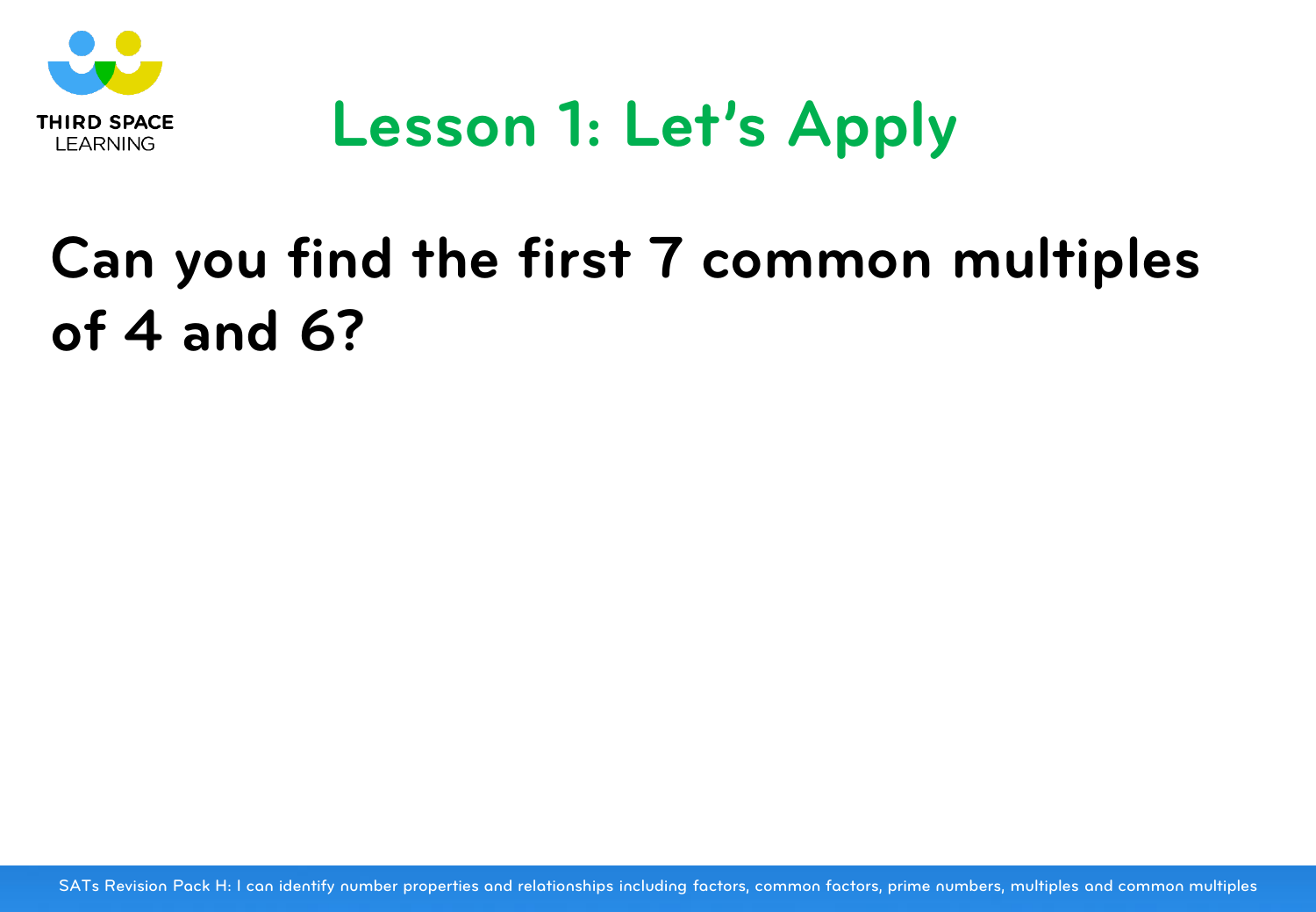

### **Lesson 2: Let's Think**

# **What relationship do the following numbers have to 24?**

#### **1 and 24 2 and 12 3 and 8 4 and 6**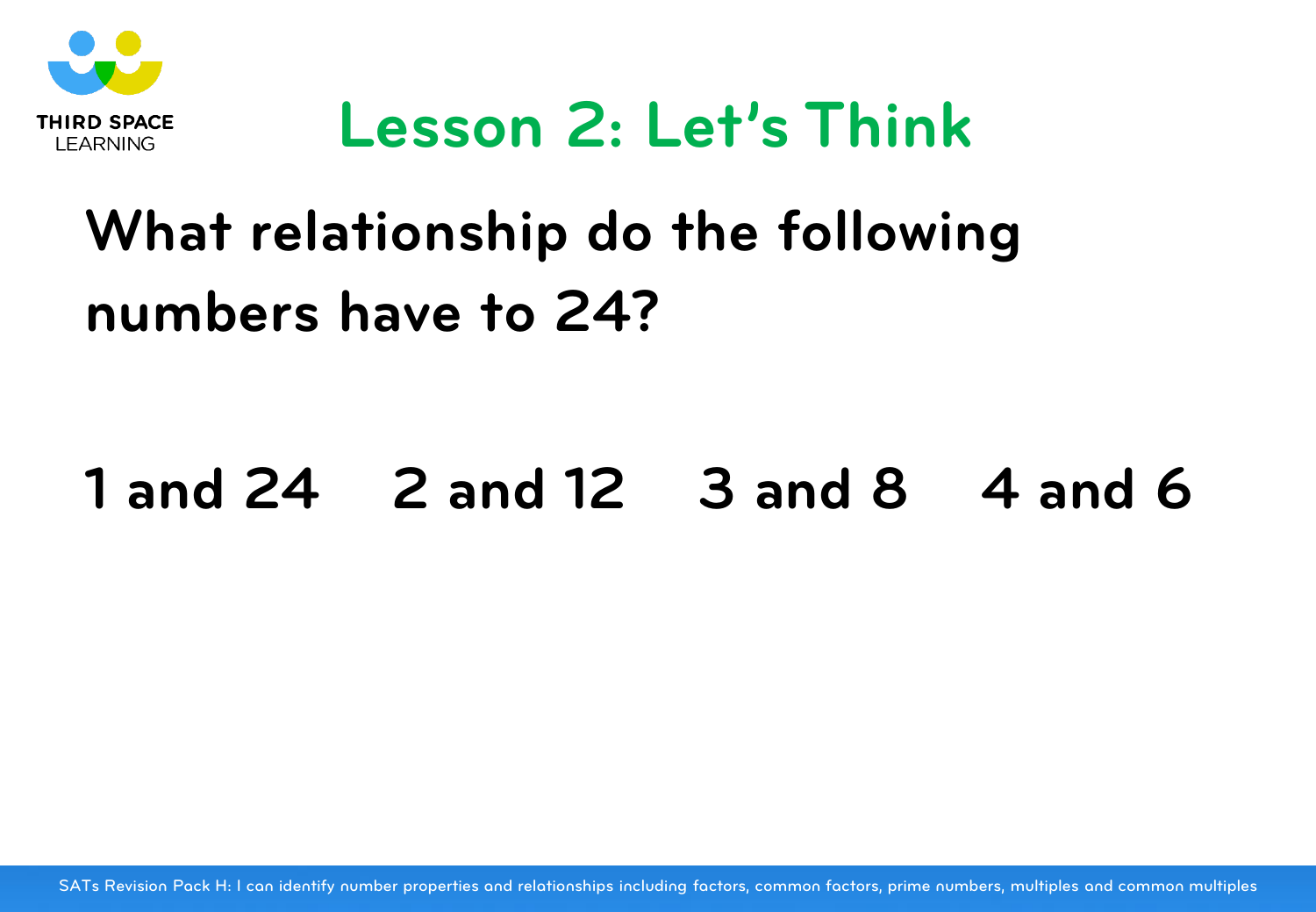

# **Lesson 2: Let's Apply**

## **Lily says a number can't ever be prime and square. Explain why she is correct.**

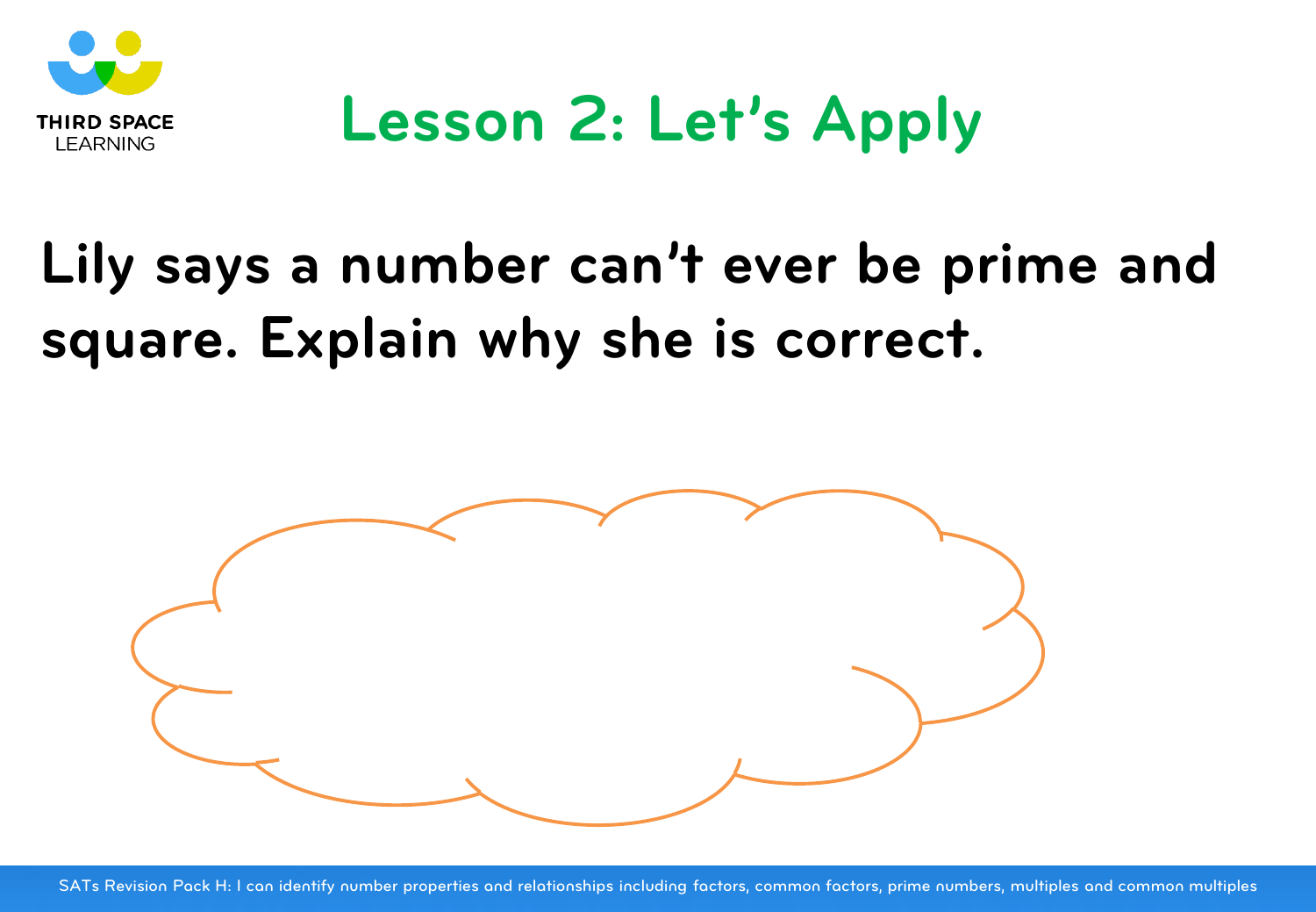

## **Lesson 3: Let's Think**

# **Which of these statements are correct about the number 16?**

**It has 4 or more factors It is a multiple of 8 It is a square number It has an odd number of factors It is a common multiple of 2 and 4 It is a common multiple of 6 and 8 It is a prime number**